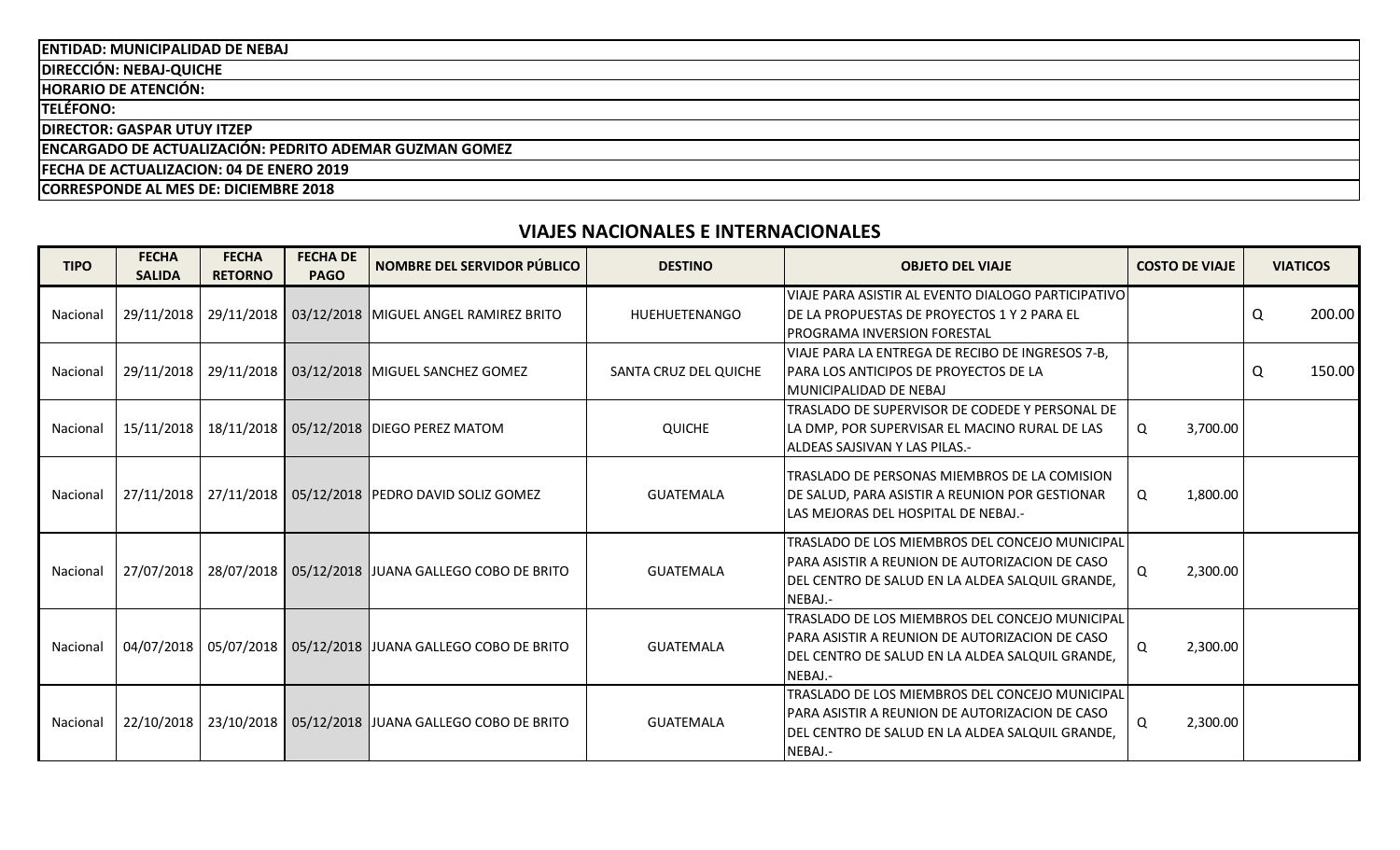| Nacional |            |                                      | 05/11/2018   06/11/2018   05/12/2018   JACINTO DANIEL CORIO CORIO    | <b>GUATEMALA</b>                | TRASLADO DE PERSONAL DE LA BRIGADA MEDICA<br>CUBANA, COMO APOYO DE LA MUNICIPALIDAD DE<br>NEBAJ.-                                                                                    | Q | 3,600.00 |   |        |
|----------|------------|--------------------------------------|----------------------------------------------------------------------|---------------------------------|--------------------------------------------------------------------------------------------------------------------------------------------------------------------------------------|---|----------|---|--------|
| Nacional |            |                                      | 22/11/2018   22/11/2018   05/12/2018   JACINTO DANIEL CORIO CORIO    | CHAJUL                          | TRASLADO DE MUJERES Y NIÑOS DISCAPACITADOS PARA<br>ASISTIR A LA FIRMA DE CONTRATO DE BECAS.-                                                                                         | Q | 500.00   |   |        |
| Nacional |            |                                      | 22/11/2018   22/11/2018   05/12/2018   JACINTO DANIEL CORIO CORIO    | PANAJACHEL, SOLOLA              | TRASLADO DE PERSONAS COMADRONAS POR ASISTIR EN<br>LA CAPACITACION, ORGANIZADO POR LA ASOCIACION<br>GUATEMALTECA DE PERSONAS CON DISCAPACIDAD.-                                       | Q | 1,500.00 |   |        |
| Nacional | 18/10/2018 |                                      | 18/10/2018   07/12/2018   EULALIO ABELARDO LOPEZ BERNAL              | <b>GUATEMALA</b>                | TRANSPORTE DE DE 70 CAJAS DE TEXTOS SANTILLANA<br>PARA LAASOCIACION DE EDUCADORES POPULARES<br><b>REASENTADOS DE QUICHE</b>                                                          | Q | 2,300.00 |   |        |
| Nacional |            | 29/10/2018   29/10/2018   11/12/2018 | <b>DEPOSITOS Y TRANSPORTE EL</b><br><b>CARMEN</b>                    | ALDEA TU QANAL, NEBAJ           | TRASLADO DE MATERIALES PARA LA CONSTRUCCION DE<br>NICHOS.                                                                                                                            | Q | 1,500.00 |   |        |
| Nacional |            |                                      | 28/11/2018   28/11/2018   11/12/2018   ALFREDO PEDRO BERNAL COBO     | <b>GUATEMALA</b>                | VIAJE PARA ASISTIR AL ENCUENTRO NACIONAL DE<br>OMAS, PARA LOS PROCESOS DE GESTION SOSTENIBLE<br><b>DEL AGUA POTABLE</b>                                                              |   |          | Q | 250.00 |
| Nacional |            | 04/12/2018 04/12/2018 11/12/2018     | MARCO ANTONIO LAYNEZ<br><b>GUZMAN</b>                                | SANTA CRUZ DEL QUICHE           | VIAJE PARA LA ENTREGA DE INFORME RENDICION DE<br><b>CUENTAS CORRESPONDIENTE AL MES DE NOVIEMBRE</b><br>2018                                                                          |   |          | Q | 150.00 |
| Nacional |            |                                      | 05/12/2018   05/12/2018   11/12/2018   EMILIO GUZMAN CHAVEZ          | <b>GUATEMALA</b>                | VIAJE PARA ASISTIR A UNA ACTIVIDAD PARA CONOCER<br>LOS AVANCES EN LA COORDINACION<br>INTERINSTITUCIONAL Y ACCIONES DEL PROEDUC                                                       |   |          | Q | 469.00 |
| Nacional |            | 05/12/2018 05/12/2018 11/12/2018     | CATARINA ISABELA LAYNEZ<br><b>GUZMAN</b>                             | <b>GUATEMALA</b>                | VIAJE PARA ASISTIR A UNA ACTIVIDAD PARA CONOCER<br>LOS AVANCES EN LA COORDINACION<br>INTERINSTITUCIONAL Y ACCIONES DEL PROEDUC                                                       |   |          | Q | 331.00 |
| Nacional |            |                                      | 23/11/2018   23/11/2018   12/12/2018   TOMAS RUPERTO CUCHIL COBO     | ALDEA SAN MIGUEL XEO, NEBAJ     | TRASLADO DE MATERIALES PARA LA CONSTRUCCION DE<br>AUXILIATURA COMUNITARIA.                                                                                                           | Q | 1,800.00 |   |        |
| Nacional |            |                                      | 29/11/2018 30/11/2018 12/12/2018 FELIPE BRITO CEDILLO                | <b>GUATEMALA</b>                | VIAJE PARA ASISTIR A REUNION SOBRE LA UNIFICACION<br>NO. 10-2018, DE POLICIAS MUNICIPALES DE TRANSITO A<br><b>NIVEL NACIONAL</b>                                                     |   |          | Q | 728.60 |
| Nacional |            |                                      | 06/12/2018   07/12/2018   12/12/2018   MILREE ANA EVELIN AVILA TELLO | SAN ANDRES SEMETABAJ,<br>SOLOLA | VIAJE PARA ASISTIR AL INTERCAMBIO DE EXPERIENCIAS<br>EN EL TEMA DE DESECHOS SOLIDOS Y PLANTA DE<br>TRATAMIENTO CON EL PERSONAL DE LA<br>MUNICIPALIDAD DE SAN ANDRES SEMETABAJ        |   |          | Q | 435.00 |
| Nacional |            |                                      | 06/12/2018   07/12/2018   12/12/2018   JUAN BRITO CUPLAY             | SAN ANDRES SEMETABAJ,<br>SOLOLA | VIAJE PARA ASISTIR AL INTERCAMBIO DE EXPERIENCIAS<br>EN EL TEMA DE DESECHOS SOLIDOS Y PLANTA DE<br><b>TRATAMIENTO CON EL PERSONAL DE LA</b><br>MUNICIPALIDAD DE SAN ANDRES SEMETABAJ |   |          | Q | 649.50 |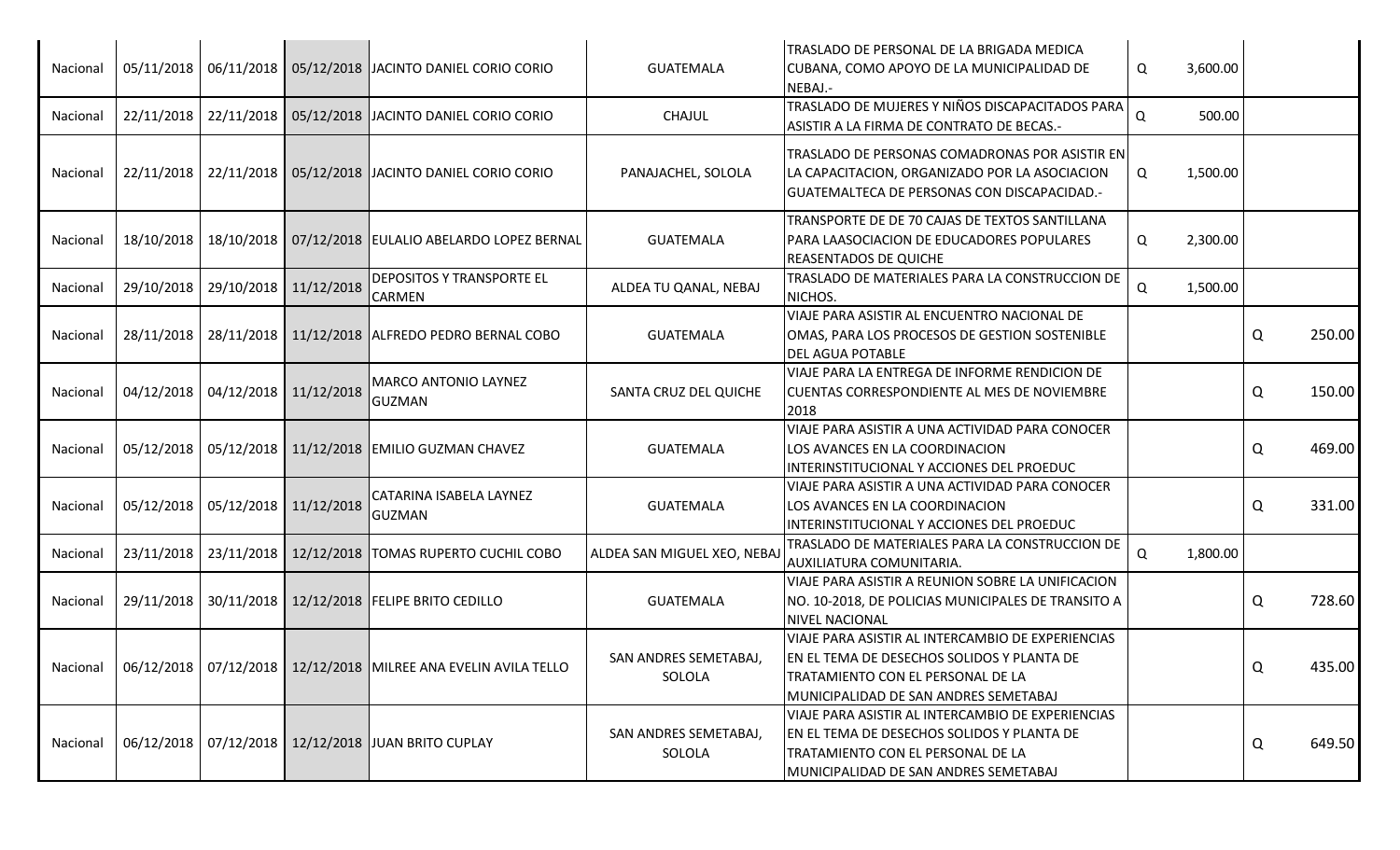| Nacional | 06/12/2018 07/12/2018 12/12/2018 | <b>FRANCISCO RAYMUNDO</b><br><b>HERNANDEZ</b>                       | SAN ANDRES SEMETABAJ,<br>SOLOLA | VIAJE PARA ASISTIR AL INTERCAMBIO DE EXPERIENCIAS<br>EN EL TEMA DE DESECHOS SOLIDOS Y PLANTA DE<br>TRATAMIENTO CON EL PERSONAL DE LA<br>MUNICIPALIDAD DE SAN ANDRES SEMETABAJ  |   |          | Q | 782.00 |
|----------|----------------------------------|---------------------------------------------------------------------|---------------------------------|--------------------------------------------------------------------------------------------------------------------------------------------------------------------------------|---|----------|---|--------|
| Nacional |                                  | 06/12/2018   07/12/2018   12/12/2018   MANUEL CEDILLO CEDILLO       | SAN ANDRES SEMETABAJ,<br>SOLOLA | VIAJE PARA ASISTIR AL INTERCAMBIO DE EXPERIENCIAS<br>EN EL TEMA DE DESECHOS SOLIDOS Y PLANTA DE<br>TRATAMIENTO CON EL PERSONAL DE LA<br>MUNICIPALIDAD DE SAN ANDRES SEMETABAJ  |   |          | Q | 757.00 |
| Nacional | 06/12/2018 07/12/2018 12/12/2018 | CATARINA ISABELA LAYNEZ<br><b>GUZMAN</b>                            | SAN ANDRES SEMETABAJ,<br>SOLOLA | VIAJE PARA ASISTIR AL INTERCAMBIO DE EXPERIENCIAS<br>IEN EL TEMA DE DESECHOS SOLIDOS Y PLANTA DE<br>TRATAMIENTO CON EL PERSONAL DE LA<br>MUNICIPALIDAD DE SAN ANDRES SEMETABAJ |   |          | Q | 757.00 |
| Nacional |                                  | 06/12/2018   07/12/2018   12/12/2018   JUAN LOPEZ BACA              | SAN ANDRES SEMETABAJ,<br>SOLOLA | VIAJE PARA ASISTIR AL INTERCAMBIO DE EXPERIENCIAS<br>EN EL TEMA DE DESECHOS SOLIDOS Y PLANTA DE<br>TRATAMIENTO CON EL PERSONAL DE LA<br>MUNICIPALIDAD DE SAN ANDRES SEMETABAJ  |   |          | Q | 757.00 |
| Nacional |                                  | 06/12/2018   07/12/2018   12/12/2018   VICENTE MARCOS GALLEGO       | SAN ANDRES SEMETABAJ,<br>SOLOLA | VIAJE PARA ASISTIR AL INTERCAMBIO DE EXPERIENCIAS<br>EN EL TEMA DE DESECHOS SOLIDOS Y PLANTA DE<br>TRATAMIENTO CON EL PERSONAL DE LA<br>MUNICIPALIDAD DE SAN ANDRES SEMETABAJ  |   |          | Q | 782.00 |
| Nacional |                                  | 06/12/2018   07/12/2018   12/12/2018   EMILIO GUZMAN CHAVEZ         | SAN ANDRES SEMETABAJ,<br>SOLOLA | VIAJE PARA ASISTIR AL INTERCAMBIO DE EXPERIENCIAS<br>EN EL TEMA DE DESECHOS SOLIDOS Y PLANTA DE<br>TRATAMIENTO CON EL PERSONAL DE LA<br>MUNICIPALIDAD DE SAN ANDRES SEMETABAJ  |   |          | Q | 782.00 |
| Nacional |                                  | 06/12/2018 07/12/2018 12/12/2018 ALFREDO PEDRO BERNAL COBO          | SAN ANDRES SEMETABAJ,<br>SOLOLA | VIAJE PARA ASISTIR AL INTERCAMBIO DE EXPERIENCIAS<br>EN EL TEMA DE DESECHOS SOLIDOS Y PLANTA DE<br>TRATAMIENTO CON EL PERSONAL DE LA<br>MUNICIPALIDAD DE SAN ANDRES SEMETABAJ  |   |          | Q | 587.50 |
| Nacional |                                  | 06/12/2018   07/12/2018   12/12/2018   MARIA CECILIA MATOM SANTIAGO | SAN ANDRES SEMETABAJ,<br>SOLOLA | VIAJE PARA ASISTIR AL INTERCAMBIO DE EXPERIENCIAS<br>EN EL TEMA DE DESECHOS SOLIDOS Y PLANTA DE<br>TRATAMIENTO CON EL PERSONAL DE LA<br>MUNICIPALIDAD DE SAN ANDRES SEMETABAJ  |   |          | Q | 490.00 |
| Nacional |                                  | 07/12/2018   07/12/2018   13/12/2018   BENITO CORIO MATOM           | ALDEA VICALAMA, NEBAJ           | TRASLADO DE AUTORIDADES MUNICIPALES PARA LA<br>SOLUCION DE CONFLICTOS.                                                                                                         | Q | 1,600.00 |   |        |
| Nacional | 06/12/2018 06/12/2018 13/12/2018 | NICOLAS RIGOBERTO PEREZ<br><b>GALLEGO</b>                           | CHAJUL                          | TRANSPORTE DE PERSONAL DE LA MUNICIPALIDAD Y<br>MIEMBROS DEL CONCEJO POR ASISTIR A UNA<br>CAPACITACION CON LA ANAM                                                             | Q | 400.00   |   |        |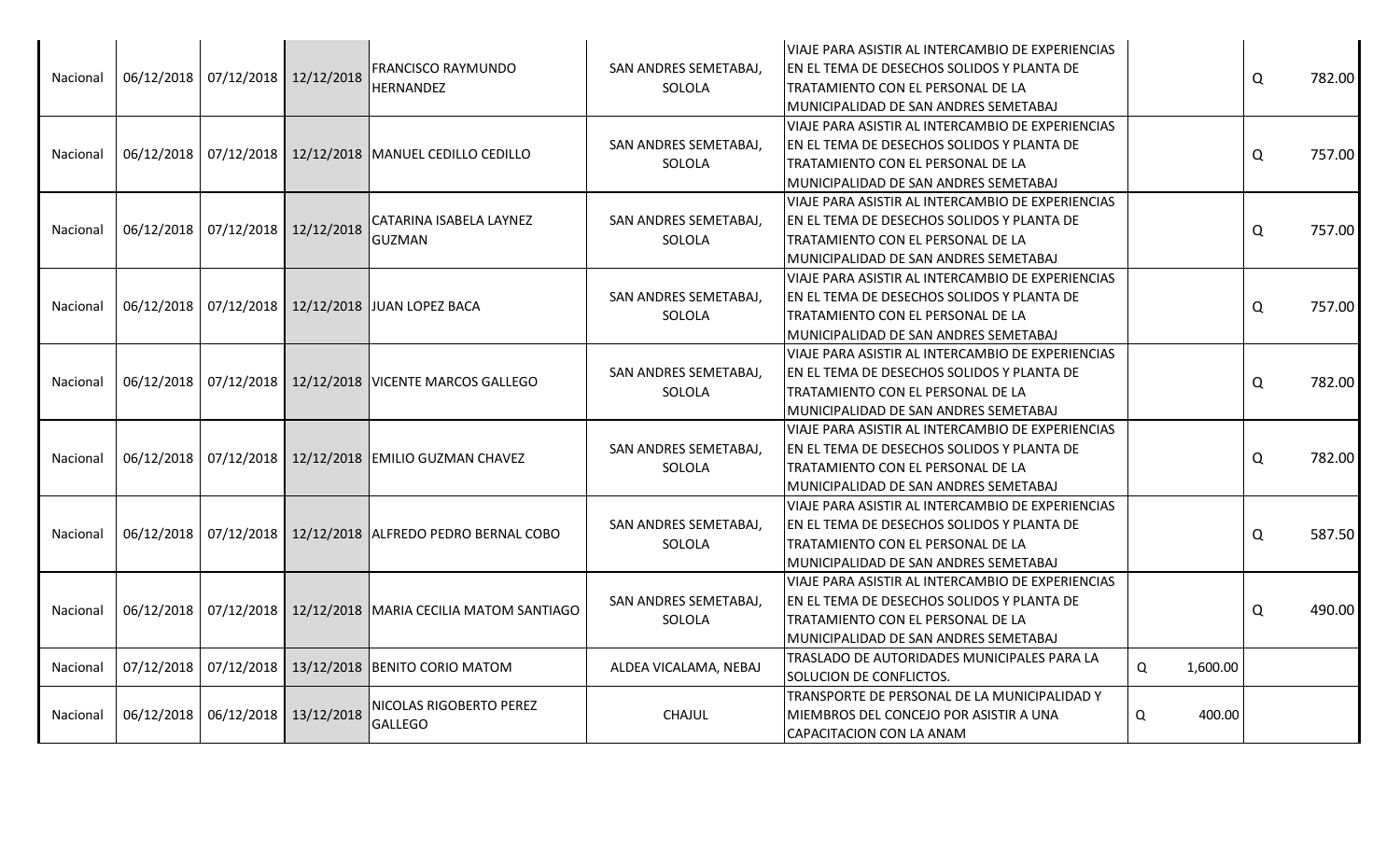| Nacional |            |                                  | 23/11/2018   04/12/2018   13/12/2018   PEDRO SOLIZ MARCOS         | SANTA CRUZ DEL QUICHE                    | VIAJE REALIZADO PARA SOLICITAR AUTORIZACION LIBRO<br>BITACORA, ENTREGA DE DOCUMENTOS PARA<br>DESEMBOLSO, SOLICITAR ANTICIPO PARA PROYECTOS                                                                      |               | Q | 235.00 |
|----------|------------|----------------------------------|-------------------------------------------------------------------|------------------------------------------|-----------------------------------------------------------------------------------------------------------------------------------------------------------------------------------------------------------------|---------------|---|--------|
| Nacional |            |                                  | 22/11/2018   22/11/2018   20/12/2018   JACINTO DANIEL CORIO CORIO | IXCAN PLAYA GRANDE                       | VIAJE REALIZADO PARA EL TRASLADO DE PERSONAL DE<br>LA MUNICIPALIDAD QUE FUERON A COMPARTIR LA<br>EXPERIENCIA CON UN GRUPO DE DISCAPACITADOS                                                                     | Q<br>4,000.00 |   |        |
| Nacional |            | 14/12/2018 14/12/2018 21/12/2018 | MARCO ANTONIO LAYNEZ<br><b>GUZMAN</b>                             | SANTA CRUZ DEL QUICHE                    | VIAJE PARA LA PRESENTACION DE PRESUPUESTO DE<br>INGRESOS Y EGRESOS DEL EJERCICIO FISCAL 2019                                                                                                                    |               | Q | 200.00 |
| Nacional |            | 19/12/2018 19/12/2018 21/12/2018 | JUANA ERNESTINA RAMIREZ<br><b>CEDILLO</b>                         | SANTA CRUZ DEL QUICHE                    | <b>VIAJE REALIZADO PARA LA ENTREGA DE</b><br>IDOCUMENTACION DE CONVENIOS ENTRE LA<br>MUNICIPALIDAD Y LA ANAM                                                                                                    |               | Q | 200.00 |
| Nacional |            |                                  | 19/12/2018   19/12/2018   21/12/2018   CARLOS CETO COBO           | SANTA CRUZ DEL QUICHE                    | VIAJE REALIZADO PARA LA ENTREGA DE RECIBO DE<br>INGRESOS 7-B, PARA ANTICIPO DE LOS PROYECTOS DE<br>LA MUNICIPALIDAD                                                                                             |               | Q | 200.00 |
| Nacional |            |                                  | 15/10/2018   07/11/2018   21/12/2018 JUAN LOPEZ PEREZ             | <b>GUATEMALA</b>                         | VIAJE REALIZADO A GUATEMALA PARA EL TRASLADO DE<br>LOS SINDICOS MUNICIPALES PARA ASISTIR A LA<br>AUDIENCIA EN LA SECRETARIA DE LA PRESIDENCIA                                                                   | Q<br>3,400.00 |   |        |
| Nacional |            |                                  | 05/12/2018 05/12/2018 21/12/2018 JUAN LOPEZ PEREZ                 | <b>GUATEMALA</b>                         | VIAJE REALIZADO PARA EL TRASLADO DE PERSONAL<br>PARA CONOCER LOS AVANCES EN COORDINACION<br>INTERINSTITUCIONAL Y ACCIONES A SEGUIR PARA EL<br>PROYECTO CONSTRUCCION DE INSTITUTO<br><b>DIVERSIFICADO, NEBAJ</b> | Q<br>1,500.00 |   |        |
| Nacional |            | 03/12/2018 03/12/2018 21/12/2018 | NICOLAS RIGOBERTO PEREZ<br><b>GALLEGO</b>                         | <b>GUATEMALA</b>                         | VIAJE REALIZADO PARA EL TRASLADO DE PACIENTE A LA<br>UNIDAD DE CIRUGIA CARDIOVASCULAR.                                                                                                                          | Q<br>1,900.00 |   |        |
| Nacional |            |                                  | 13/12/2018   13/12/2018   21/12/2018   BENITO CORIO MATOM         | ALDEAS XONCA, JACANA, RIO<br>AZUL, NEBAJ | VIAJE REALIZADO PARA EL TRASLADO DE GRUPO DE<br>MUJERES PROMOTORAS DE SALUD Y NUTRICION.                                                                                                                        | Q<br>1,518.00 |   |        |
| Nacional | 10/12/2018 |                                  | 10/12/2018   21/12/2018   NICOLAS GALLEGO DE PAZ                  | <b>GUATEMALA</b>                         | VIAJE REALIZADO PARA EL TRASLADO DEL PERSONAL DE<br>LA BRIGADA MEDICA CUBANA                                                                                                                                    | Q<br>2,000.00 |   |        |
| Nacional |            |                                  | 13/12/2018   13/12/2018   24/12/2018   NICOLAS GALLEGO DE PAZ     | CARCHA, COBAN                            | VIAJE REALIZADO PARA EL TRASLADO DE LAS<br><b>AUTORIDADES MUNICIPALES POR ASISTIR A UNA</b><br>AUDIENCIA.                                                                                                       | Q<br>1,700.00 |   |        |
| Nacional |            |                                  | 06/12/2018   07/12/2018   24/12/2018   JUAN LOPEZ PEREZ           | SAN ANDRES SEMETABAJ,<br>SOLOLA          | VIAJE REALIZADO PARA EL TRASLADO DE PERSONAL DE<br>LA MUNICIPALIDAD, PARA ASISTIR AL INTERCAMBIO DE<br>EXPERIENCIAS EN EL TEMA DE DESECHOS SOLIDOS Y<br>PLANTA DE TRATAMIENTO                                   | Q<br>3,000.00 |   |        |